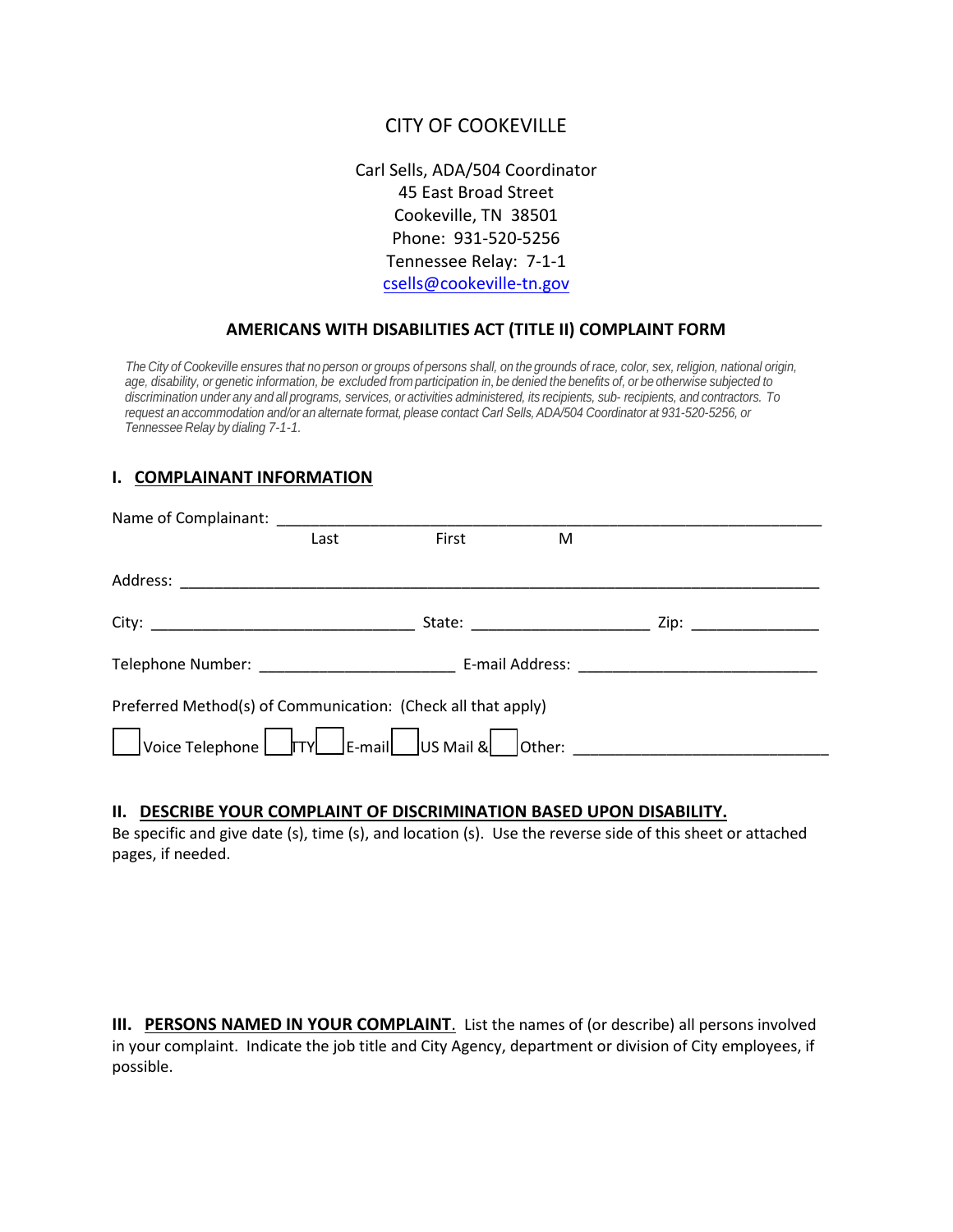**IV. WITNESS TO YOUR COMPLAINT.** List the names of (or describe) all persons involved in your complaint. Indicate the job title and City Agency, department or division of City employees, if possible.

**V. EVIDENCE AND DOCUMENTATION.** List and provide any physical evidence, written or recorded documents, or any other information that directly supports your specific claim of discrimination.

## **VI. CASE REMEDY AND/OR RESOLUTION.** What suggested remedies or resolutions are you seeking?

Have you filed or do you intend to file a complaint concerning this incident with any other agencies (Federal, State or Local)?

| Yes | No |  |
|-----|----|--|
|-----|----|--|

If so, please provide the following information:

Agency Name:

Address: \_\_\_\_\_\_\_\_\_\_\_\_\_\_\_\_\_\_\_\_\_\_\_\_\_\_\_\_\_\_\_\_\_\_\_\_\_\_\_\_\_\_\_\_\_\_\_\_\_\_\_\_\_\_\_\_\_\_\_\_\_\_\_

Investigator's Name: \_\_\_\_\_\_\_\_\_\_\_\_\_\_\_\_\_\_\_\_\_\_\_\_\_\_\_\_\_\_\_\_\_\_\_\_\_\_\_\_\_\_\_\_\_\_\_\_\_\_\_\_\_\_\_\_\_\_\_\_\_\_\_